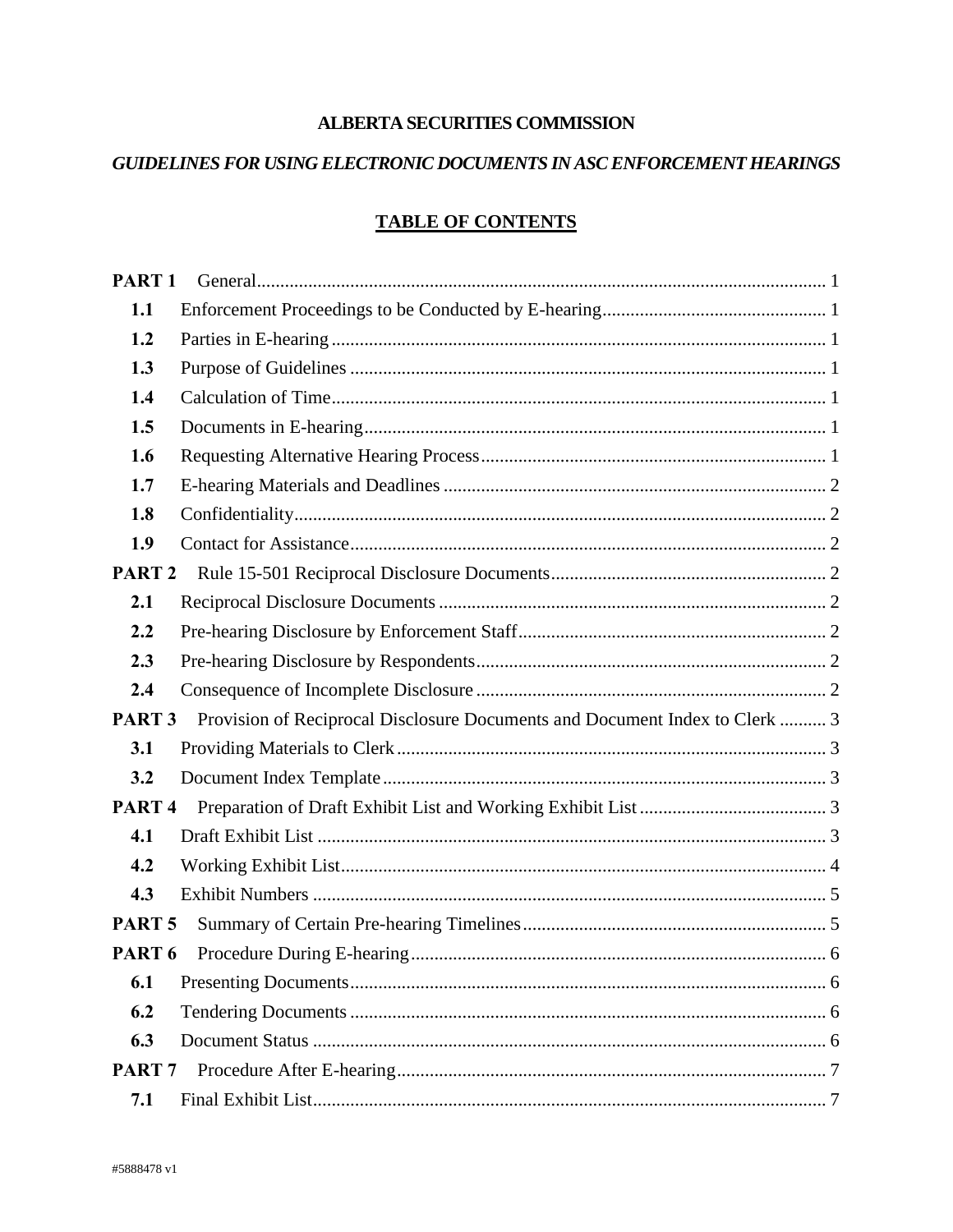| <b>B.</b> |  |
|-----------|--|
|           |  |
|           |  |
|           |  |
|           |  |

(updated August 25, 2020)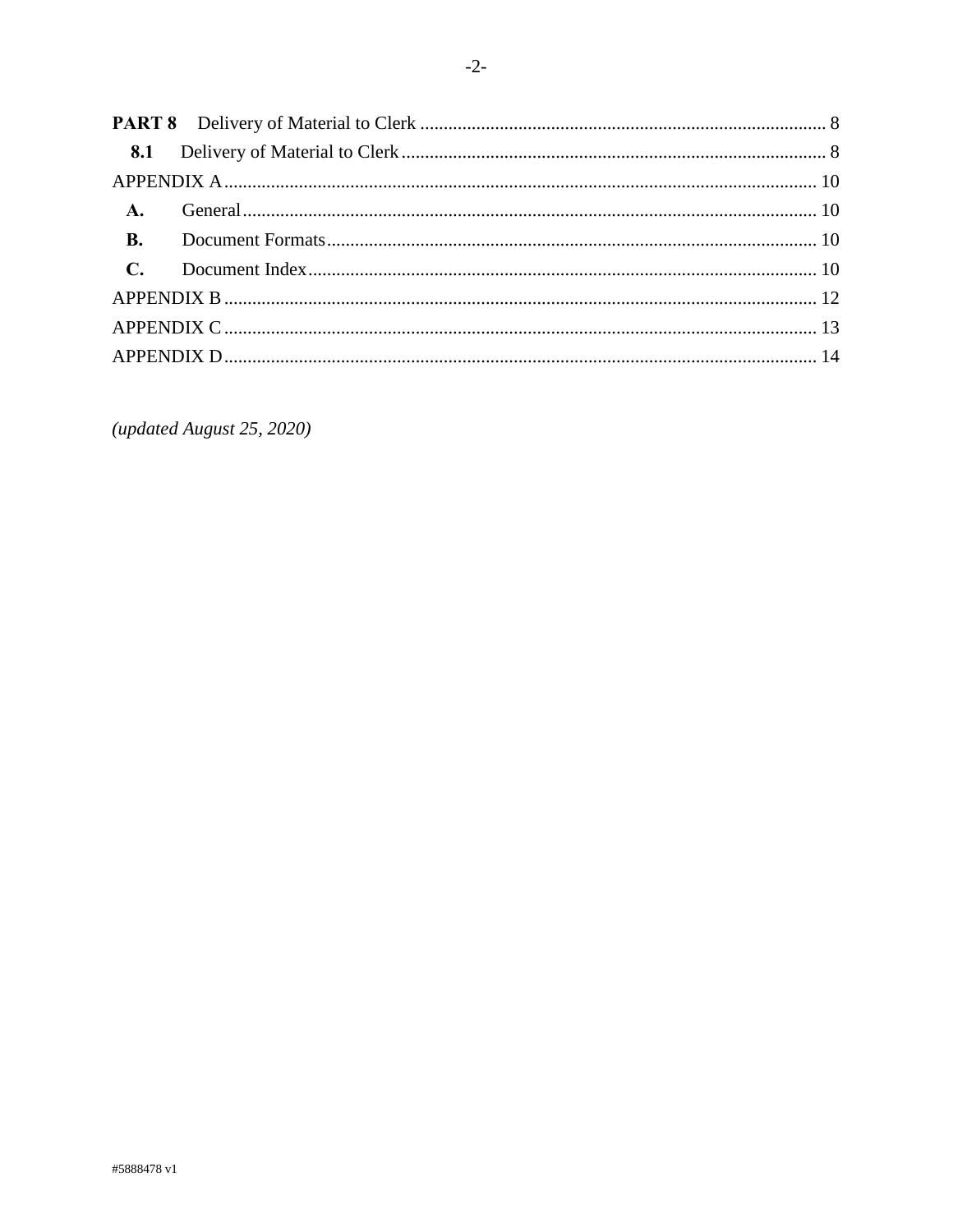## <span id="page-2-0"></span>**PART 1 GENERAL**

### <span id="page-2-1"></span>**1.1 Enforcement Proceedings to be Conducted by E-hearing**

An Alberta Securities Commission (**ASC**) hearing for an enforcement proceeding started by a **Notice of Hearing** dated April 1, 2019 or later is to be conducted using electronic documents instead of paper documents, unless ordered otherwise (see section 10.4 of Rule 15-501 *[Rules of Practice and Procedure for Commission Proceedings](https://www.albertasecurities.com/securities-law-and-policy/regulatory-instruments/15-501)* (**Rule 15-501**)). This is referred to as an electronic hearing or an **E-hearing**.

### <span id="page-2-2"></span>**1.2 Parties in E-hearing**

The **Parties** in an E-hearing are **Enforcement Staff** of the ASC and one or more **Respondents** against whom allegations have been made in a Notice of Hearing.

### <span id="page-2-3"></span>**1.3 Purpose of Guidelines**

These Guidelines are intended to help Parties prepare for and participate in an E-hearing.

### <span id="page-2-4"></span>**1.4 Calculation of Time**

Calculation of time in these Guidelines is based on section 2.5 of Rule 15-501.

#### <span id="page-2-5"></span>**1.5 Documents in E-hearing**

In these Guidelines, **Document** has the same meaning as in section 1.1(d) of Rule 15-501. Essentially, a Document is a record of information in any form and any medium. This could include, for example, contracts, emails, images, graphs, tables, audio recordings and video recordings.

Documents referred to during an E-hearing are to be accessed and presented electronically in the hearing room. A Document is **tendered** when a Party asks the hearing panel to have the Document admitted as evidence in the hearing. A Party can tender a Document by having a witness testify about the Document or by agreement among all Parties. A Document does not become evidence in a hearing unless the hearing panel admits it.

#### <span id="page-2-6"></span>**1.6 Requesting Alternative Hearing Process**

If a Party takes the position that the E-hearing process would not be suitable for that Party's particular hearing, that Party is to apply as soon as practicable after a Notice of Hearing is issued for an order that the hearing be conducted using only paper documents or using a combination of paper documents and electronic documents (for this application process, see section 3.5 of Rule 15-501 regarding "motions").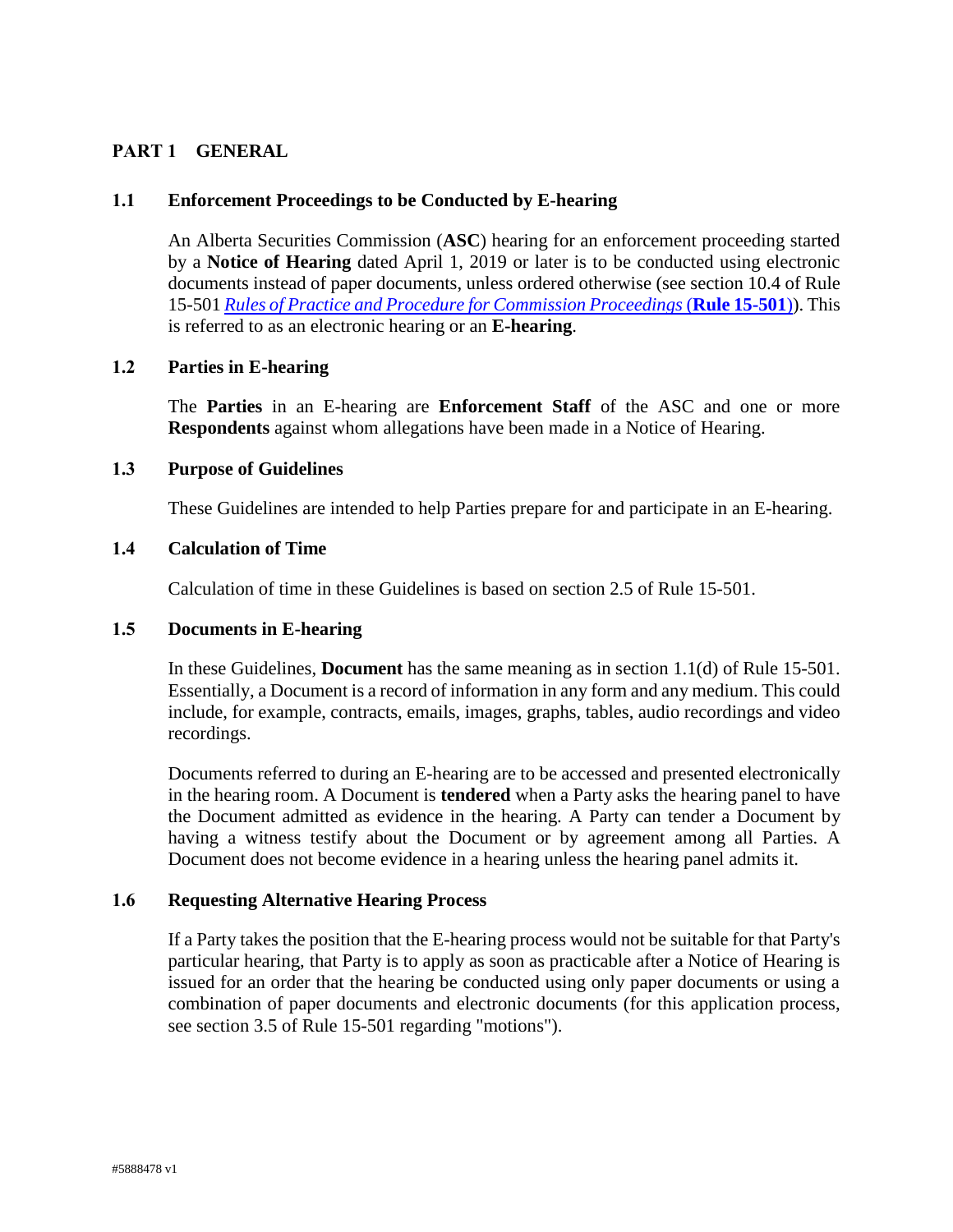### <span id="page-3-0"></span>**1.7 E-hearing Materials and Deadlines**

For an E-hearing, all Parties are to provide the **Clerk** (the ASC staff member responsible for the administration of hearings) with certain information by certain deadlines, as set out in Rule 15-501 and in these Guidelines. Those deadlines are calculated based on the scheduled first day of the E-hearing.

### <span id="page-3-1"></span>**1.8 Confidentiality**

Documents a Respondent receives in preparation for a hearing are to be treated as confidential and used only for the purpose of the hearing process. These Documents are not to be used in any other way, including posting them on social media.

#### <span id="page-3-2"></span>**1.9 Contact for Assistance**

Any questions about these Guidelines are to be directed to the Clerk by email at [clerk@asc.ca.](mailto:clerk@asc.ca)

### <span id="page-3-3"></span>**PART 2 RULE 15-501 RECIPROCAL DISCLOSURE DOCUMENTS**

### <span id="page-3-4"></span>**2.1 Reciprocal Disclosure Documents**

Before an E-hearing, each Party electronically discloses all Documents that Party intends to rely on as evidence during the E-hearing. These are referred to here as **Reciprocal Disclosure Documents**.

#### <span id="page-3-5"></span>**2.2 Pre-hearing Disclosure by Enforcement Staff**

Enforcement Staff, at least 60 days before the start of the E-hearing, are to provide electronically all of Enforcement Staff's Reciprocal Disclosure Documents to each Respondent (see sections 7.1(c) and 10.4 of Rule 15-501).

### <span id="page-3-6"></span>**2.3 Pre-hearing Disclosure by Respondents**

Each Respondent, at least 30 days before the start of the E-hearing, is to provide electronically all of that Respondent's Reciprocal Disclosure Documents to each other Party (see sections 7.2(b) and 10.4 of Rule 15-501).

#### <span id="page-3-7"></span>**2.4 Consequence of Incomplete Disclosure**

If a Party does not provide a certain Document by the deadline set out in Rule 15-501, that Party is not able to tender that Document at the E-hearing without a panel's approval.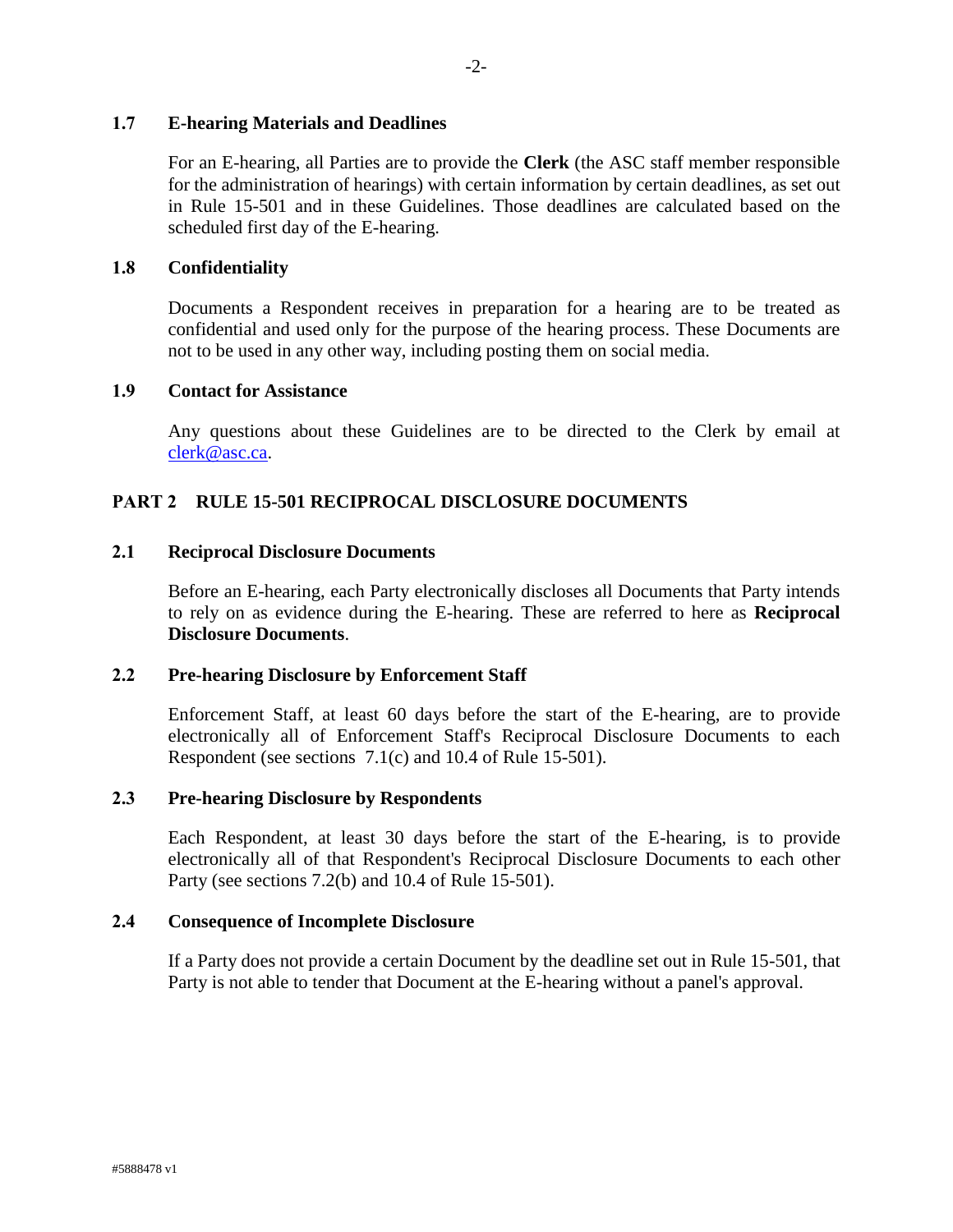## <span id="page-4-0"></span>**PART 3 PROVISION OF RECIPROCAL DISCLOSURE DOCUMENTS AND DOCUMENT INDEX TO CLERK**

#### <span id="page-4-1"></span>**3.1 Providing Materials to Clerk**

At the time a Party provides Reciprocal Disclosure Documents electronically to each other Party, the Party providing those Reciprocal Disclosure Documents is also to provide electronically to the Clerk the following:

- those Reciprocal Disclosure Documents, in accordance with Appendix A to these (a) Guidelines; and
- $(b)$ a **Document Index** listing each of the Party's Reciprocal Disclosure Documents, in accordance with Appendices A and B to these Guidelines.

#### <span id="page-4-2"></span>**3.2 Document Index Template**

The Clerk is to provide electronically to each Party a template for the Document Index.

If a Party has any technical questions or issues regarding this template for the Document Index or the provision of the Document Index to the Clerk, that Party is to contact the Clerk with those questions or issues at least **7 days** before that Party's deadline for providing the Document Index (at least **67 days** before the start of the E-hearing for Enforcement Staff and at least **37 days** before the start of the E-hearing for Respondents).

## <span id="page-4-3"></span>**PART 4 PREPARATION OF DRAFT EXHIBIT LIST AND WORKING EXHIBIT LIST**

### <span id="page-4-4"></span>**4.1 Draft Exhibit List**

The Clerk is to use each Party's Reciprocal Disclosure Documents and Document Index to create a **Draft Exhibit List**. An example of a Draft Exhibit List is in Appendix C to these Guidelines.

- (a) The Clerk is to provide electronically the Draft Exhibit List to all Parties for their responses (as set out below). The Clerk is to use Parties' responses to the Draft Exhibit List as the basis for the **Working Exhibit List**, which is to be used at the E-hearing to organize, identify and present the Reciprocal Disclosure Documents. An example of a Working Exhibit List is in Appendix D to these Guidelines.
- $(b)$ At least **21 days** before the start of the E-hearing, the Clerk is to provide electronically to all Parties:
	- (i) the Draft Exhibit List; and
	- (ii) the Documents listed in the Draft Exhibit List.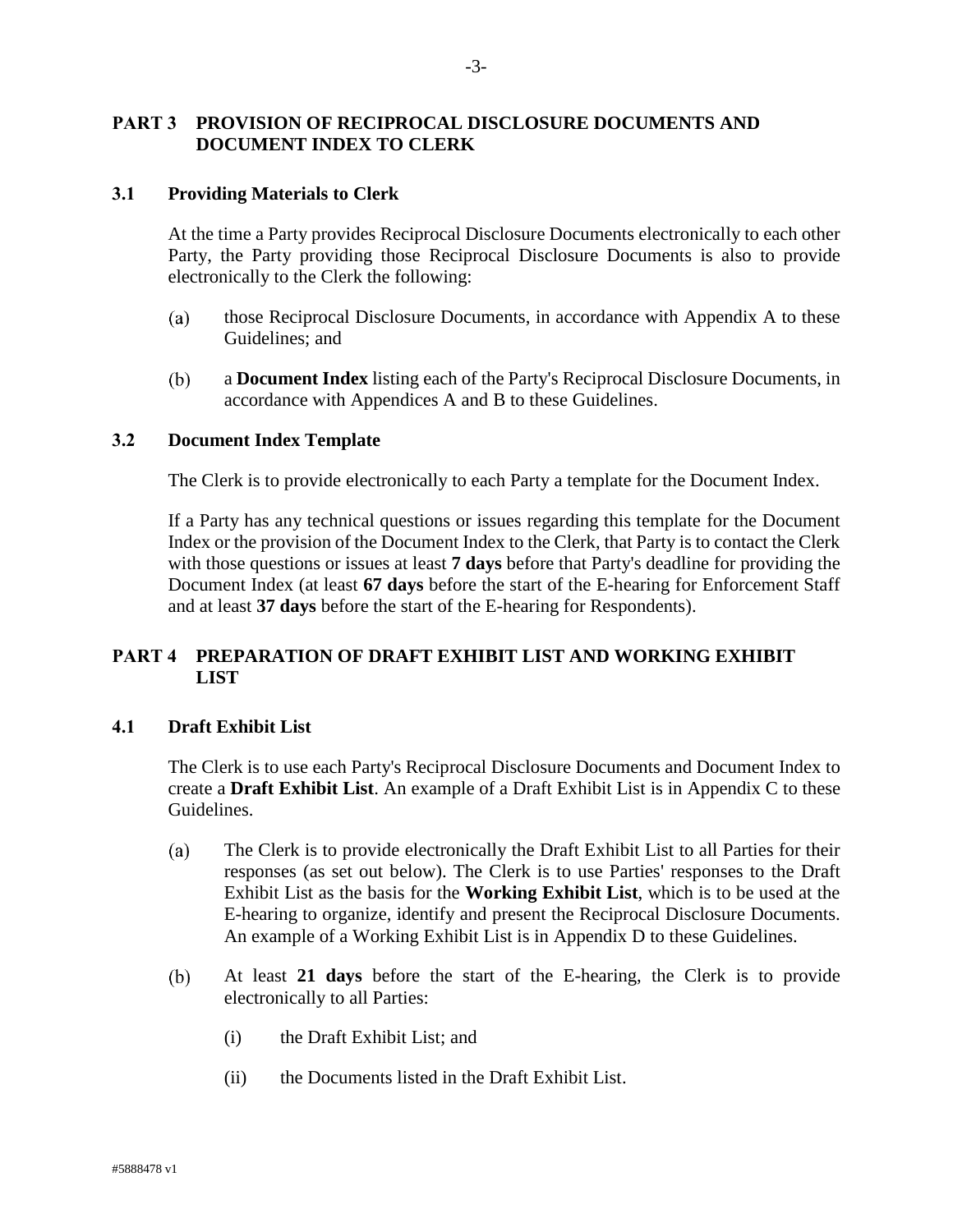- $(c)$ After receiving the Draft Exhibit List from the Clerk, each Party is to review it.
- $(d)$ Each Party is to provide to the Clerk at least **15 days** before the start of the Ehearing:
	- (i) an electronic copy of the Draft Exhibit List with the No Objection to Admissibility column for each Document from each other Party completed as follows:
		- if the Party does not object to the admissibility of a Document being tendered as evidence during the E-hearing, that Party is to put a check mark in the No Objection to Admissibility column for that Document; or
		- if the Party objects to the admissibility of a Document being tendered as evidence during the E-hearing, that Party is to leave blank the No Objection to Admissibility column for that Document; and
	- (ii) a notification of any apparent errors in the Draft Exhibit List.

### <span id="page-5-0"></span>**4.2 Working Exhibit List**

In creating the Working Exhibit List from the Draft Exhibit List, the Clerk is to:

- (a) compile the responses in the No Objection to Admissibility column from all Parties into the Pre-hearing Status column of the Working Exhibit List:
	- (i) if all Parties have responded with a check mark in the No Objection to Admissibility column for a particular Document, that Document is to be categorized as "No Objection to Admissibility" for the E-hearing, with that notation made in the Pre-hearing Status column of the Working Exhibit List for that Document; or
	- (ii) if any Party has not responded with a check mark in the No Objection to Admissibility column for a particular document, that Document is not to be categorized as "No Objection to Admissibility" for the E-hearing and no such notation is to be made in the Pre-hearing Status column of the Working Exhibit List for that Document; and
- (b) correct any errors identified.

The Clerk is to provide electronically to all Parties the Working Exhibit List at least **5 days** before the start of the E-hearing.

The inclusion of a Document on the Working Exhibit List does not mean that Document will become evidence in the E-hearing, as that determination can only be made by the hearing panel after a Document is tendered.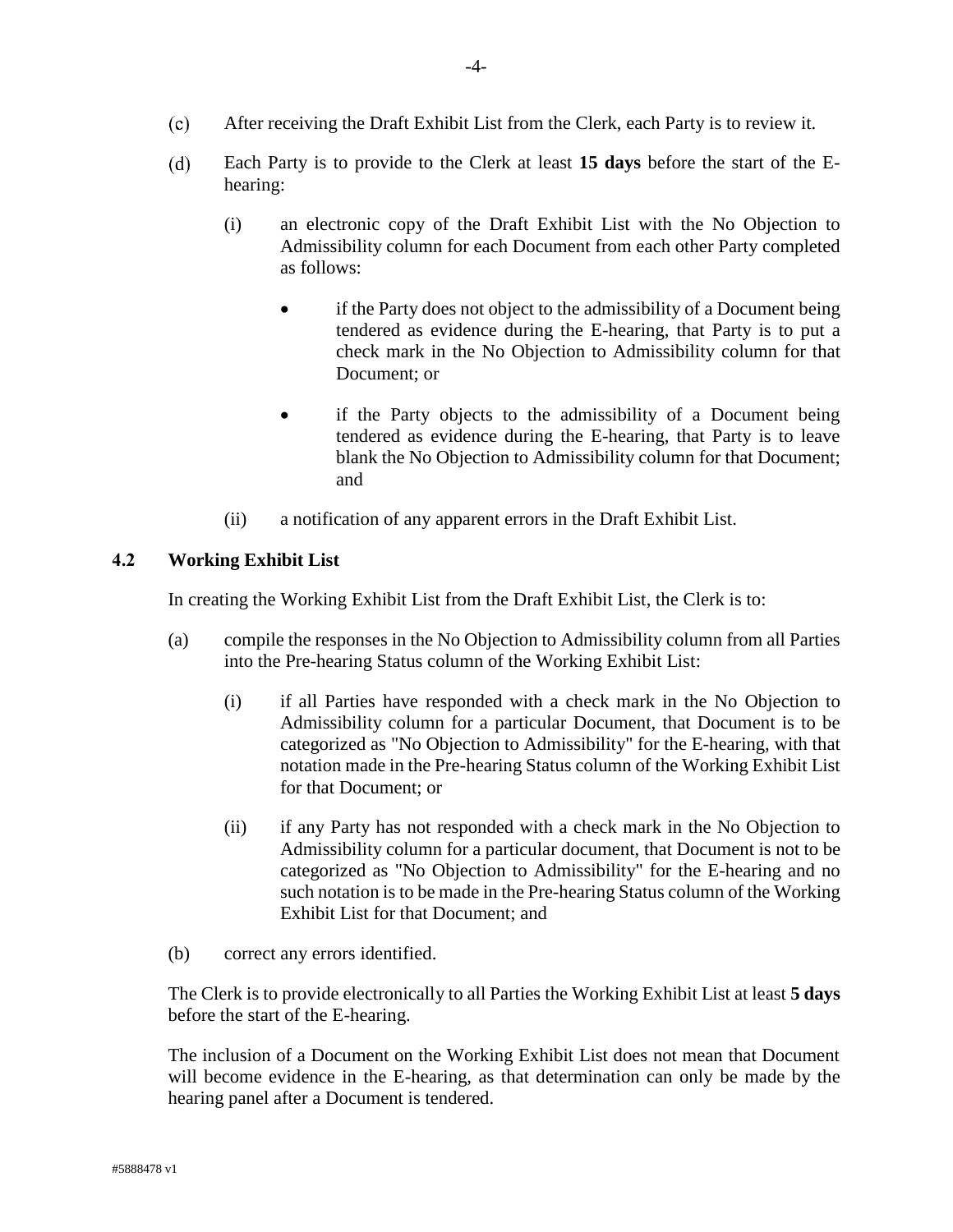## <span id="page-6-0"></span>**4.3 Exhibit Numbers**

The Clerk is to assign an **Exhibit Number** to each Document listed in the Draft Exhibit List. The same Exhibit Number is to be used for that Document in the Working Exhibit List. These Exhibit Numbers are for the convenience of the Parties and the hearing panel when referring to Documents during and after the E-hearing.

The assignment of an Exhibit Number to a Document does not mean that Document will become evidence in the E-hearing, as that determination can only be made by the hearing panel after a Document is tendered.

# <span id="page-6-1"></span>**PART 5 SUMMARY OF CERTAIN PRE-HEARING TIMELINES**

| <b>Days before</b><br>hearing | <b>Procedure</b>                                                                                                                                                                                                                                                                                                                                                                                                                                                                                                                                                                       |  |  |  |  |  |  |
|-------------------------------|----------------------------------------------------------------------------------------------------------------------------------------------------------------------------------------------------------------------------------------------------------------------------------------------------------------------------------------------------------------------------------------------------------------------------------------------------------------------------------------------------------------------------------------------------------------------------------------|--|--|--|--|--|--|
| 60                            | Enforcement Staff's Reciprocal Disclosure Documents and Document<br>Index are to be provided electronically to the Clerk.                                                                                                                                                                                                                                                                                                                                                                                                                                                              |  |  |  |  |  |  |
| 30                            | Each Respondent's Reciprocal Disclosure Documents and Document<br>Index are to be provided electronically to the Clerk.                                                                                                                                                                                                                                                                                                                                                                                                                                                                |  |  |  |  |  |  |
|                               | All of the Parties' Reciprocal Disclosure Documents and information<br>from the Document Indices are to be compiled by the Clerk into the<br>Draft Exhibit List.                                                                                                                                                                                                                                                                                                                                                                                                                       |  |  |  |  |  |  |
| 21                            | The Clerk is to provide electronically to all Parties the Draft Exhibit<br>List and the Documents.                                                                                                                                                                                                                                                                                                                                                                                                                                                                                     |  |  |  |  |  |  |
| 15                            | Each Party is to provide electronically to the Clerk and to all other<br>Parties:<br>the Draft Exhibit List with that Party's responses in the No<br>Objection to Admissibility column:<br>a check mark if the Party does not object to the<br>$\circ$<br>admissibility of a particular Document being tendered as<br>evidence during the E-hearing; or<br>no entry (blank) if the Party objects to the admissibility of<br>$\circ$<br>a particular Document being tendered as evidence during<br>the E-hearing; and<br>notification of any apparent errors in the Draft Exhibit List. |  |  |  |  |  |  |
| 5                             | A Working Exhibit List is to be provided electronically by the Clerk<br>to all Parties. This list is to be used and updated throughout the E-<br>hearing. The Working Exhibit List is to have a Pre-hearing Status<br>column which is to be based on the responses received by the Clerk<br>from each Party in the No Objection to Admissibility column of the<br>Draft Exhibit List.                                                                                                                                                                                                  |  |  |  |  |  |  |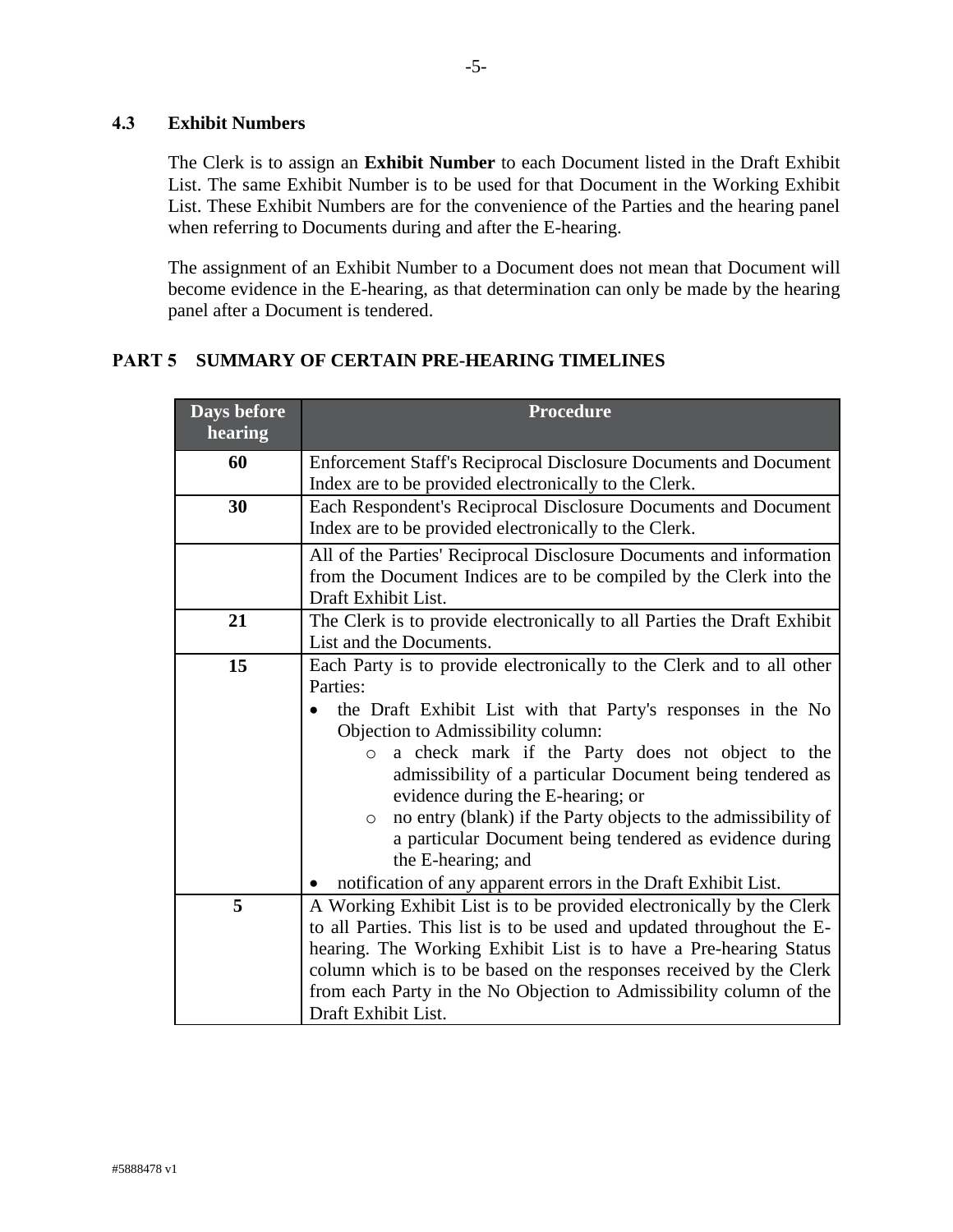### <span id="page-7-0"></span>**PART 6 PROCEDURE DURING E-HEARING**

## <span id="page-7-1"></span>**6.1 Presenting Documents**

- $(a)$ During an E-hearing, a Party that wants to direct a witness to a Document is to ask the Clerk to present the Document by referring to the Exhibit Number in the Working Exhibit List.
- $(b)$ If the Document is in text or image form, the Clerk is to present it on monitors in the hearing room. If the Document is not in text or image form, the Clerk is to present it with the appropriate technology.
- $(c)$ Monitors are to be available in the hearing room for all Parties. Parties may bring their own electronic devices such as laptop computers, but these cannot be linked to the computer system in the hearing room. Documents presented by the Clerk will not be displayed on a Party's own electronic device.
- $(d)$ The Clerk typically controls the Document being presented according to directions from the witness or the Party questioning the witness. In some circumstances, the hearing panel may allow a Party or a witness to control the Document.

### <span id="page-7-2"></span>**6.2 Tendering Documents**

- No Document will become evidence in the E-hearing unless a Party tenders that (a) Document and the hearing panel admits that Document as evidence. That process is required even if a particular Document has the Pre-hearing Status of "No Objection to Admissibility".
- $(b)$ If a Party wants to tender as evidence during the E-hearing a Document which the Party did not include in its Reciprocal Disclosure Documents and Document Index, that Party may do so only with the hearing panel's approval. If the hearing panel allows the Document to be tendered, the Clerk is to add that Document to the Working Exhibit List.

### <span id="page-7-3"></span>**6.3 Document Status**

- When the hearing panel has determined whether a tendered Document will be  $(a)$ admitted as evidence in the E-hearing, the Clerk is to record that status in the Exhibit Status column on the Working Exhibit List. The categories of status for a tendered Document are:
	- (i) Admitted;
	- (ii) Partially Admitted;
	- (iii) Not Admitted; and
	- (iv) Exhibit for Identification.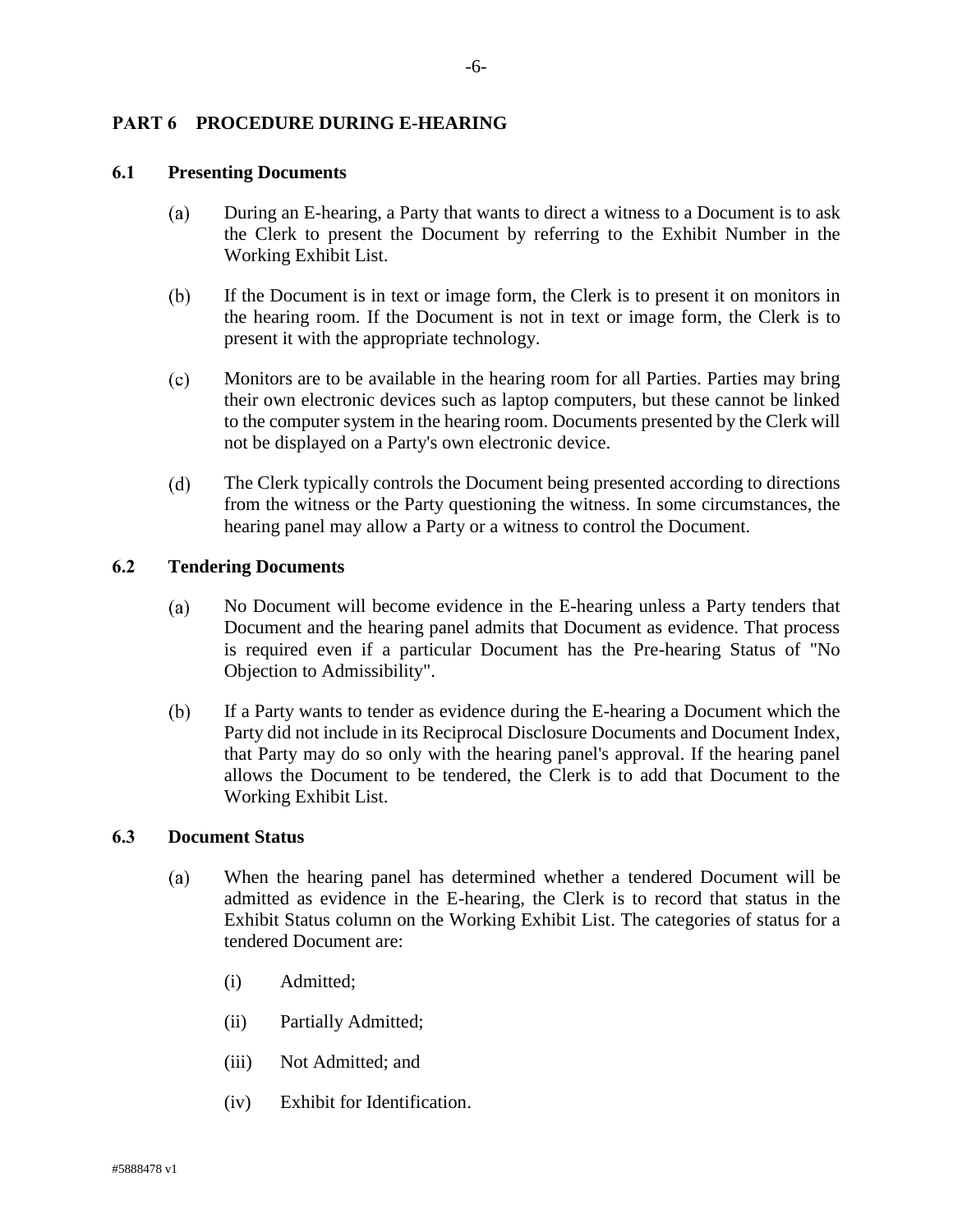- $(b)$ If a Document marked as an Exhibit for Identification is later admitted or partially admitted by the hearing panel, the Clerk is to record that new status in the Exhibit Status column on the Working Exhibit List.
- $(c)$ If the hearing panel rules that a Document is "Partially Admitted", the Clerk is to note on the Working Exhibit List which parts of the Document are admitted.
- $(d)$ As soon as practicable after the end of each day of the E-hearing, the Clerk is to prepare and provide electronically to the Parties an updated version of the Working Exhibit List as at that point in the E-hearing.

## <span id="page-8-0"></span>**PART 7 PROCEDURE AFTER E-HEARING**

### <span id="page-8-1"></span>**7.1 Final Exhibit List**

- (a) After the evidence portion of the E-hearing is completed, the Clerk is to prepare the **Final Exhibit List**, based on the Working Exhibit List. The Clerk is to provide the Final Exhibit List electronically to all Parties as soon as practicable.
- $(b)$ The Final Exhibit List is to have links to Documents admitted or partially admitted by the hearing panel as evidence during the E-hearing. If a Document is partially admitted, the Clerk is to redact unadmitted portions from the Document as linked to the Final Exhibit List.
- $(c)$ If a Document is tendered during the E-hearing and marked as an Exhibit for Identification but neither admitted nor partially admitted by the hearing panel as evidence by the end of the E-hearing:
	- (i) it is to be noted as "Exhibit for Identification" in the Exhibit Status column on the Final Exhibit List;
	- (ii) the Exhibit Number column is to remain unchanged;
	- (iii) all other columns on the Final Exhibit List for that Document are to be blank; and
	- (iv) the Final Exhibit List is to have no link to that Document.
- $(d)$ If a Document is tendered during the E-hearing but neither admitted nor partially admitted by the hearing panel as evidence:
	- (i) it is to be noted as "Not Admitted" in the Exhibit Status column on the Final Exhibit List;
	- (ii) the Exhibit Number column is to remain unchanged;
	- (iii) all other columns on the Final Exhibit List for that Document are to be blank; and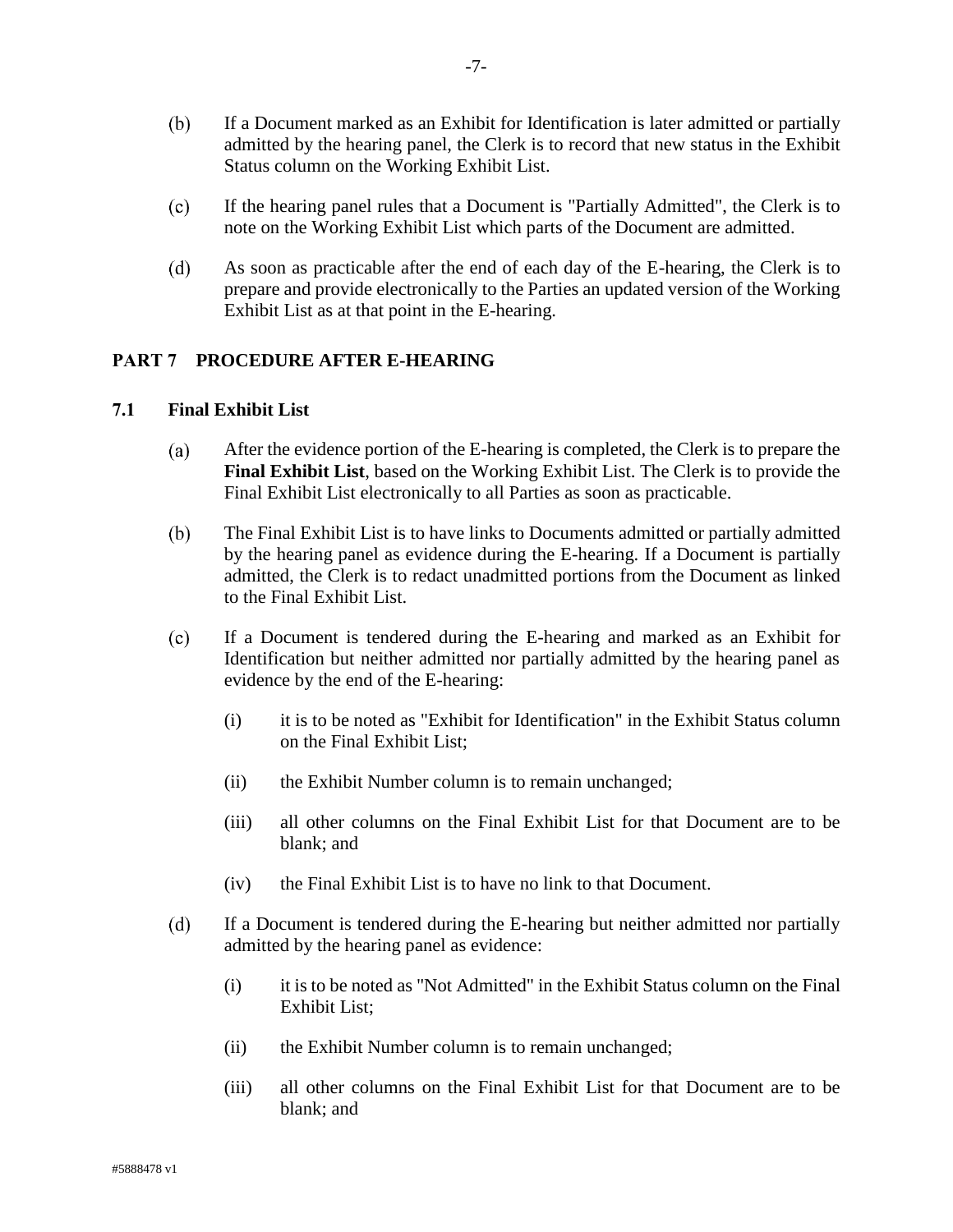- (e) If a Document is not tendered during the E-hearing:
	- (i) it is to be noted as "Not Tendered" in the Exhibit Status column on the Final Exhibit List;
	- (ii) the Exhibit Number column is to remain unchanged;
	- (iii) all other columns on the Final Exhibit List for that Document are to be blank; and
	- (iv) the Final Exhibit List is to have no link to that Document.
- $(f)$ When preparing their written and oral submissions, if any, Parties are to refer to the Documents in evidence using the Exhibit Numbers assigned by the Clerk and showing as evidence on the Final Exhibit List.

### <span id="page-9-0"></span>**PART 8 DELIVERY OF MATERIAL TO CLERK**

### <span id="page-9-1"></span>**8.1 Delivery of Material to Clerk**

- $(a)$ The electronic version of a Party's Reciprocal Disclosure Documents and the Document Index may be provided to the Clerk by:
	- (i) a labelled USB flash drive;
	- (ii) a labelled CD;
	- (iii) a labelled external hard drive;
	- (iv) **ShareFile**, the ASC's secure file transfer protocol (**FTP**); or
	- (v) another method determined in consultation with the Clerk.
- $(b)$ If providing this electronic information physically, it is to be delivered to:

Alberta Securities Commission 600, 250 – 5 Street SW Calgary, AB T2P 0R4 Attention: ASC Hearing Clerk

 $(c)$ If providing this electronic information by ShareFile, a Party is to contact the Clerk for a link.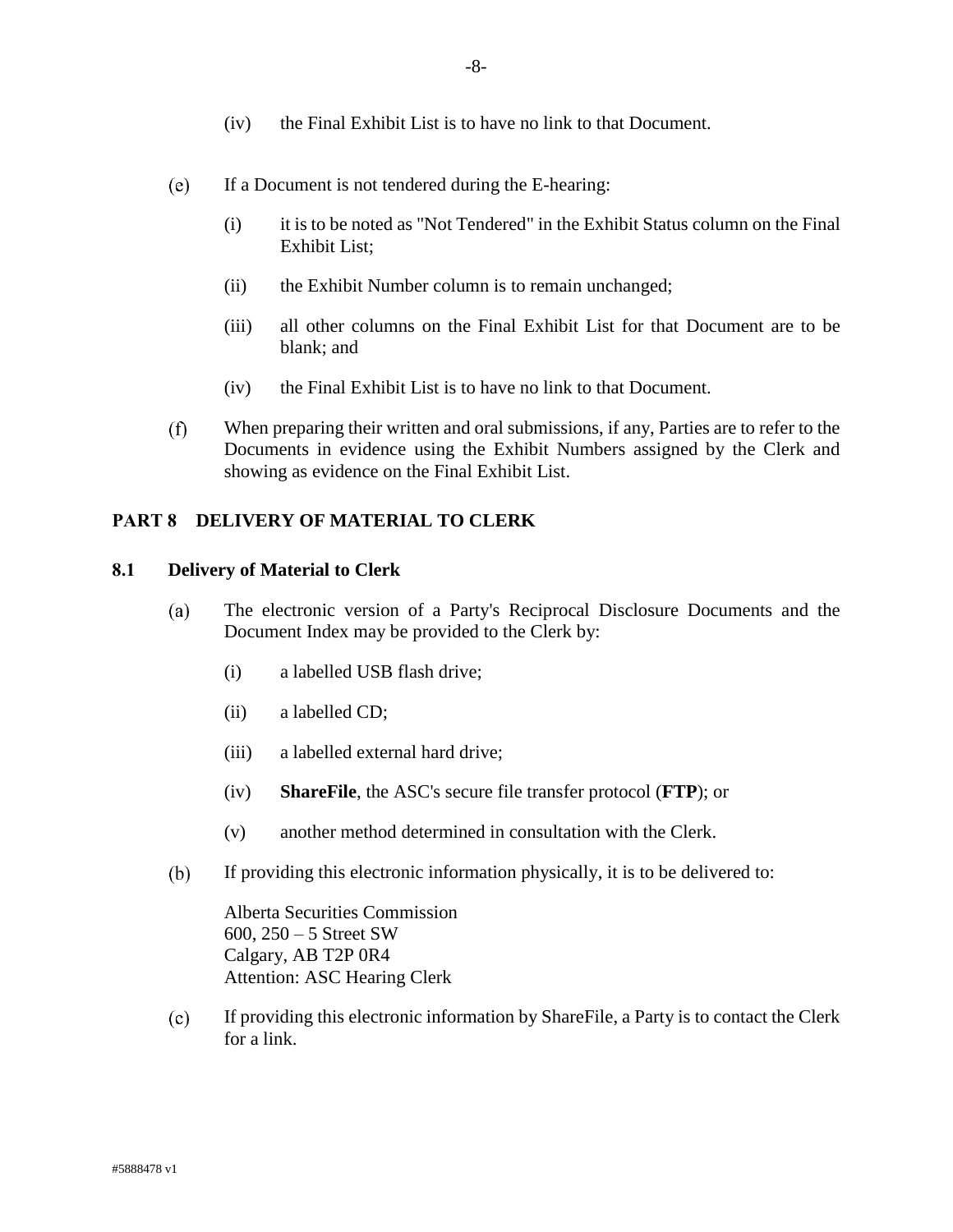Documents, the Document Index and other materials delivered to the Clerk are to  $(d)$ be identified with the name of the Party providing the materials and a reference to the proceeding for which the materials are being delivered.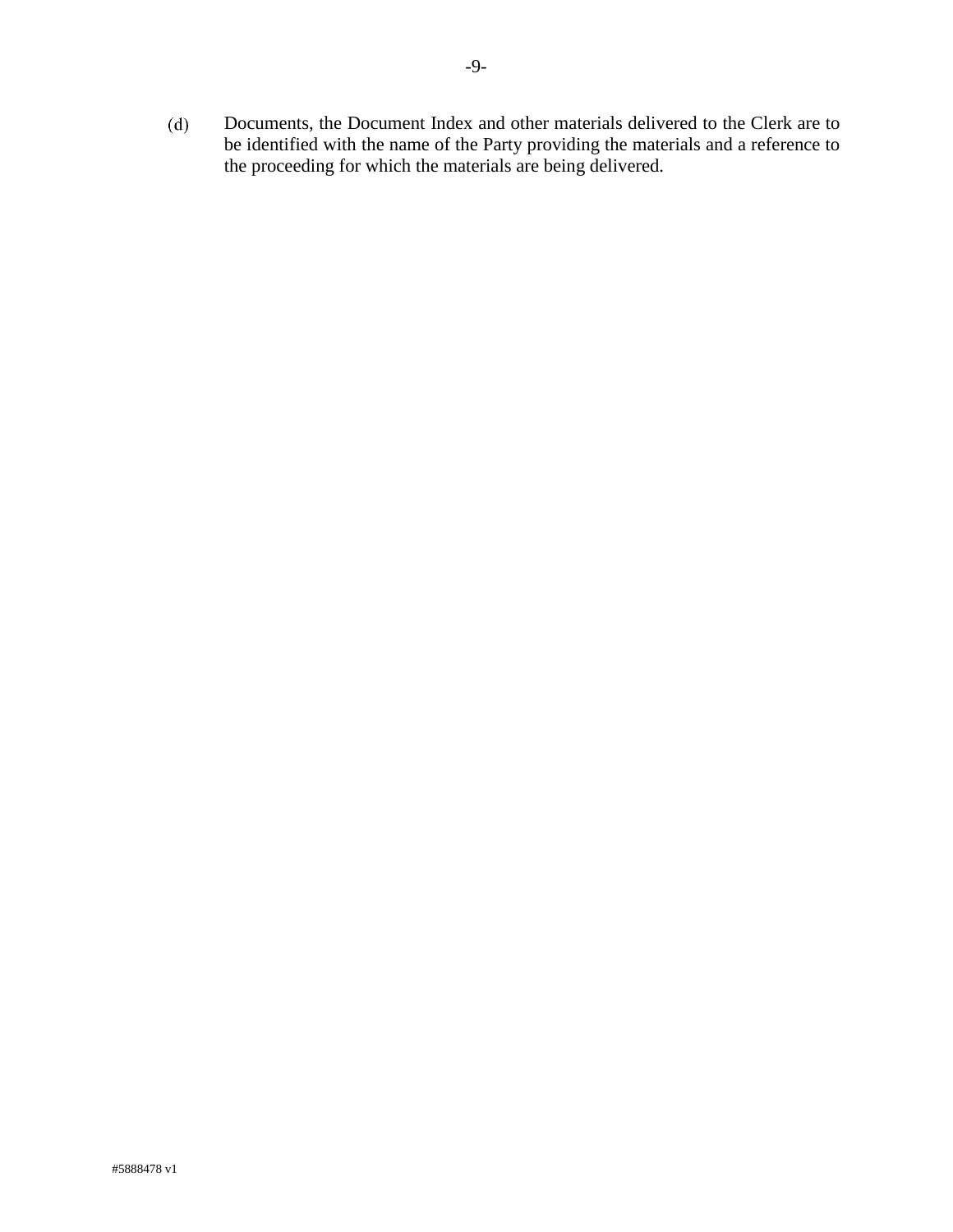## **APPENDIX A**

## <span id="page-11-0"></span>**PARAMETERS FOR RECIPROCAL DISCLOSURE DOCUMENTS AND DOCUMENT INDEX**

### <span id="page-11-1"></span>**A. General**

1. Each Reciprocal Disclosure Document is to be:

- (a) accessible (that is, not individually encrypted or password-protected);
- (b) legible, audible or viewable; and
- (c) free of viruses and other forms of malicious software code.
- <span id="page-11-4"></span>2. Each Reciprocal Disclosure Document is to be identified by a unique **Document Identifier** or have a unique Document Identifier included as part of the document name. A Party may use a simple system (for example, 1, 2, 3, etc.) or may use a complex system (for example, as in Appendix B).

### <span id="page-11-2"></span>**B. Document Formats**

1. The acceptable Document formats are:

| Document Type    | <b>Acceptable Format</b> |
|------------------|--------------------------|
| Text or image    | .pdf                     |
| Spreadsheet      | .csv, .xls or .xlsx      |
| Audio recordings | .wav, .mp3 or .mp4       |
| Video recordings | .mp $4$                  |

- 2. A single text or image Document with one or more pages is to be provided as a single PDF.
- 3. Distinct text or image Documents are to be provided as distinct PDFs, not bundled together with other Documents in a single PDF.
- 4. If scanning technology is used, scanning resolution is to be at least 300 dots per inch.
- 5. If the original Document contains colour, the electronic version provided is to be in colour.

## <span id="page-11-3"></span>**C. Document Index**

1. The Clerk is to provide electronically a template to the Parties for their use in preparing their version of the Document Index.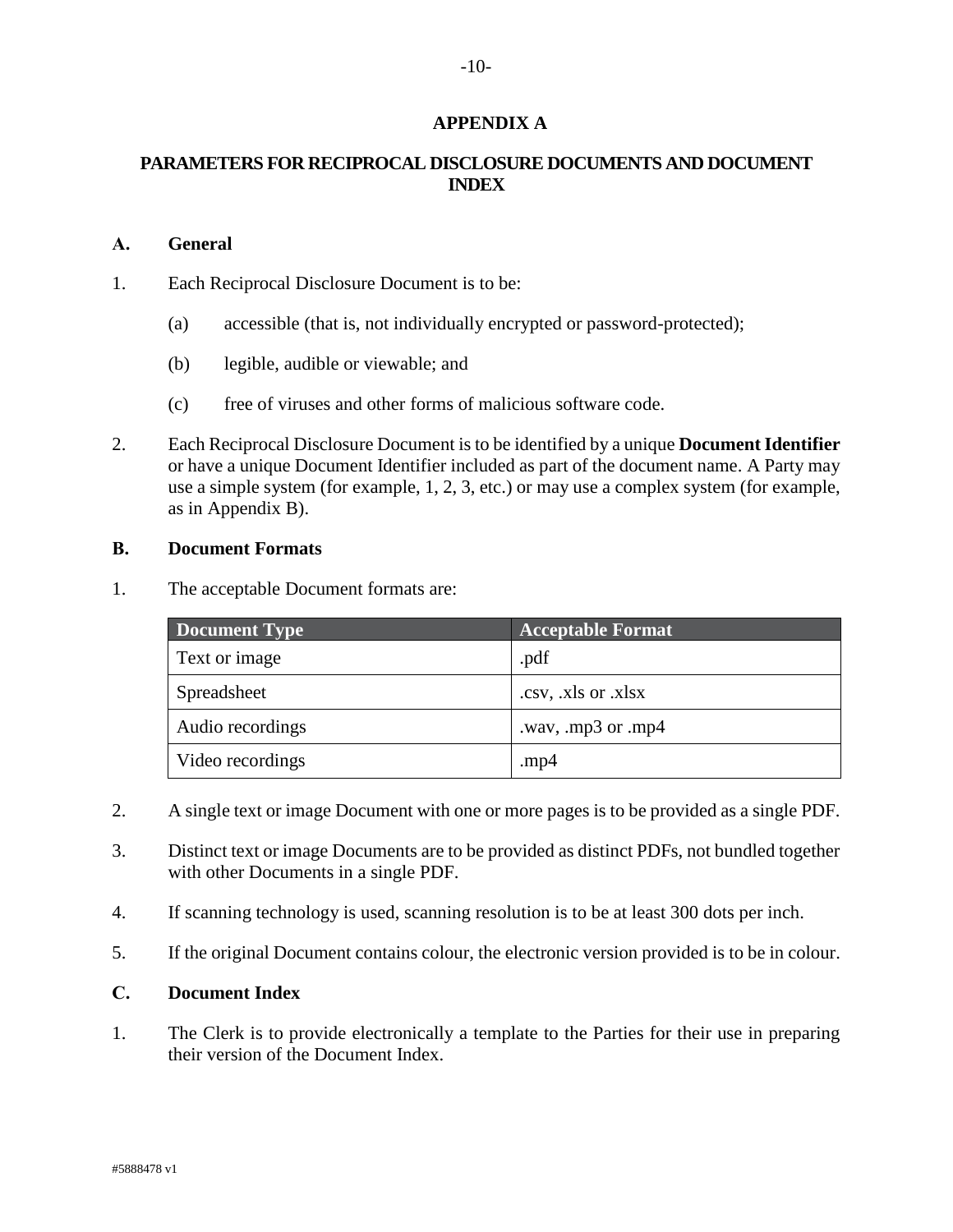-11-

- (a) **Document Identifier** (as referred to in section [A.2](#page-11-4) of Appendix A);
- (b) **Description** of the Document, indicating the type, subject and the date of the Document (if available);
- (c) **File Format**, indicating the electronic file type of each Document (for example, .pdf, .xls or .wav);
- (d) **Page Count** for a text or image Document; and
- (e) **Category** to identify related Documents, if the Party chooses to do so, such as corporate searches, banking documents, or documents relating to a certain witness (this may be left blank).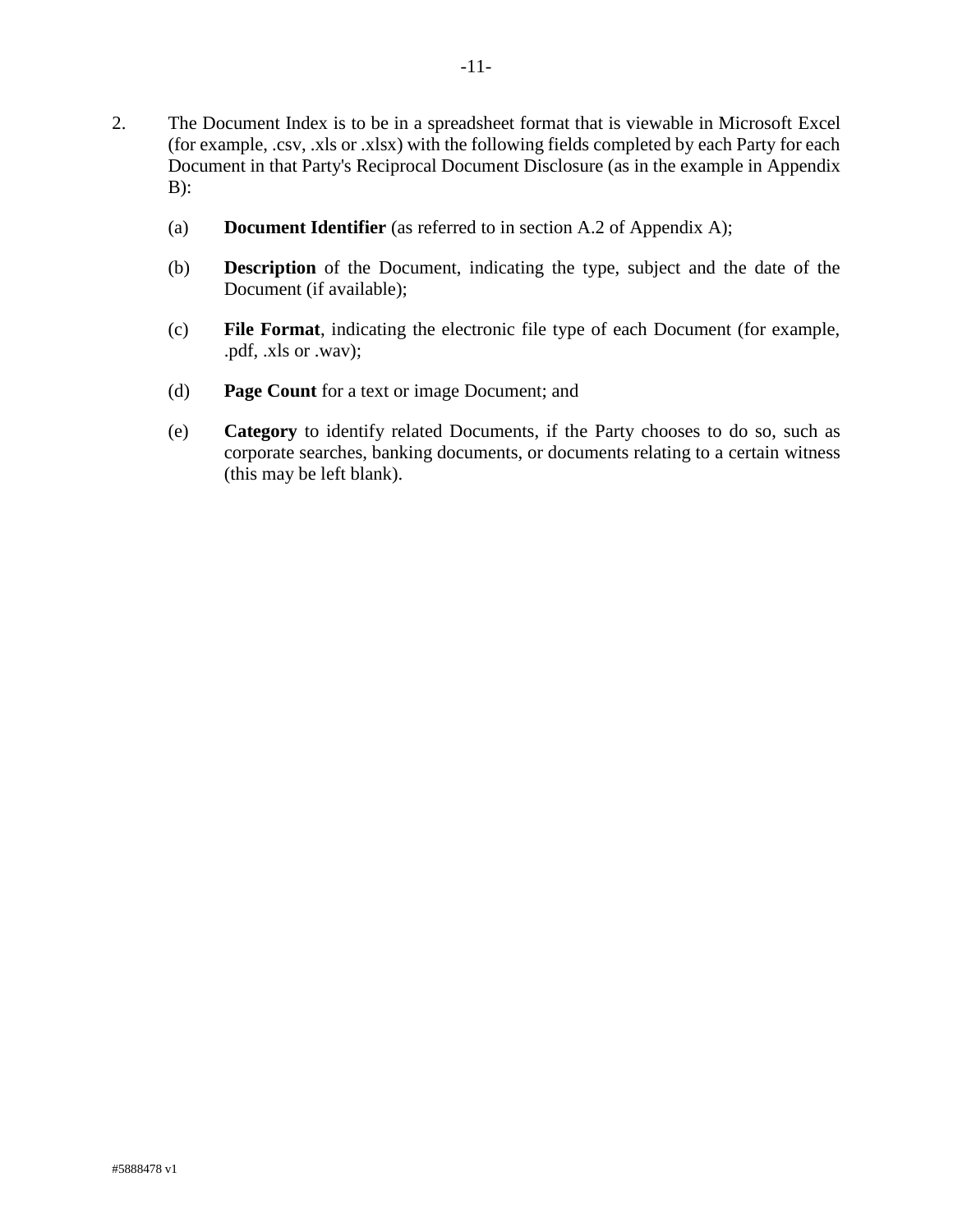# **APPENDIX B**

# **DOCUMENT INDEX EXAMPLE**

# **(.CSV, .XLS OR .XLSX FORMAT)**

<span id="page-13-0"></span>

| <b>Document</b><br><b>Identifier</b> | <b>Description</b>                                                      | <b>File</b><br><b>Format</b> | <b>Page</b><br><b>Count</b> | Category                     |
|--------------------------------------|-------------------------------------------------------------------------|------------------------------|-----------------------------|------------------------------|
| 212345678                            | Affidavit of John Smith sworn June 23, 2017                             | .pdf                         | 12                          | $\qquad \qquad \blacksquare$ |
| 212345679                            | Letter to Alberta Co. re Section 40(2) Order dated April 15, 2017       | .pdf                         | 3                           | Alberta Co.                  |
| 212345677                            | Video titled "Investment information"                                   | .mp4                         |                             |                              |
| 212345674                            | Memo re Offer Price dated January 14, 2016                              | .pdf                         | 8                           | Jane Doe                     |
| 212345671                            | Cheque for \$30,000 from Jane Doe to Alberta Co. dated January 21, 2016 | .pdf                         |                             | Jane Doe                     |
| 212365175                            | CORES Alberta Co. dated December 30, 2016                               | .pdf                         | 3                           | <b>CORES</b>                 |
| 328716011                            | RBC Statement of Alberta Co. dated January 2016                         | .pdf                         | 5                           | <b>Banking Records</b>       |
| 328716012                            | RBC Statement of Alberta Co. dated February 2016                        | .pdf                         | 4                           | <b>Banking Records</b>       |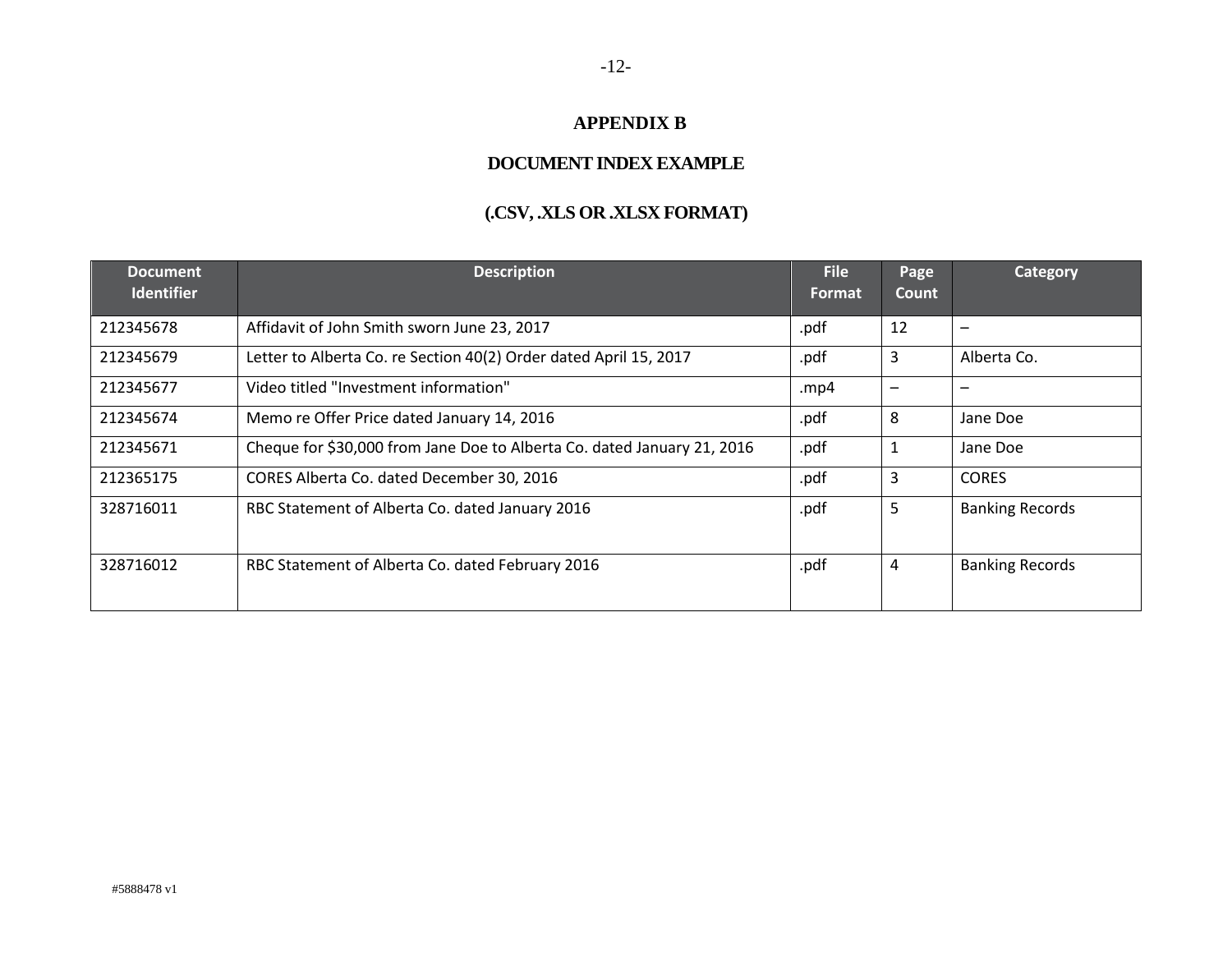# **APPENDIX C**

# **DRAFT EXHIBIT LISTEXAMPLE**

# **(.CSV, .XLS OR .XLSX FORMAT)**

<span id="page-14-0"></span>

| <b>Exhibit</b><br><b>Number</b> | <b>Document</b><br><b>Identifier</b> | <b>Description</b>                                                         | <b>File</b><br>Format | Page<br>Count            | Category               | No Objection to<br><b>Admissibility</b><br>(check if no objection) |
|---------------------------------|--------------------------------------|----------------------------------------------------------------------------|-----------------------|--------------------------|------------------------|--------------------------------------------------------------------|
| 001                             | 212345678                            | Affidavit of John Smith sworn June 23, 2017                                | .pdf                  | 12                       |                        |                                                                    |
| 002                             | 212345679                            | Letter to Alberta Co. re Section 40(2) Order dated April<br>15, 2017       | .pdf                  | 3                        | Alberta Co.            |                                                                    |
| 003                             | 212345677                            | Video titled "Investment information"                                      | . $mp4$               | $\overline{\phantom{m}}$ |                        |                                                                    |
| 004                             | 212345674                            | Memo re Offer Price dated January 14, 2016                                 | .pdf                  | 8                        | Jane Doe               |                                                                    |
| 005                             | 212345671                            | Cheque for \$30,000 from Jane Doe to Alberta Co. dated<br>January 21, 2016 | .pdf                  | $\mathbf{1}$             | Jane Doe               |                                                                    |
| 006                             | 212365175                            | CORES Alberta Co. dated December 30, 2016                                  | .pdf                  | 3                        | <b>CORES</b>           |                                                                    |
| 007                             | 328716011                            | RBC Statement of Alberta Co. dated January 2016                            | .pdf                  | 5                        | <b>Banking Records</b> |                                                                    |
| 008                             | 328716012                            | RBC Statement of Alberta Co. dated February 2016                           | .pdf                  | 4                        | <b>Banking Records</b> |                                                                    |